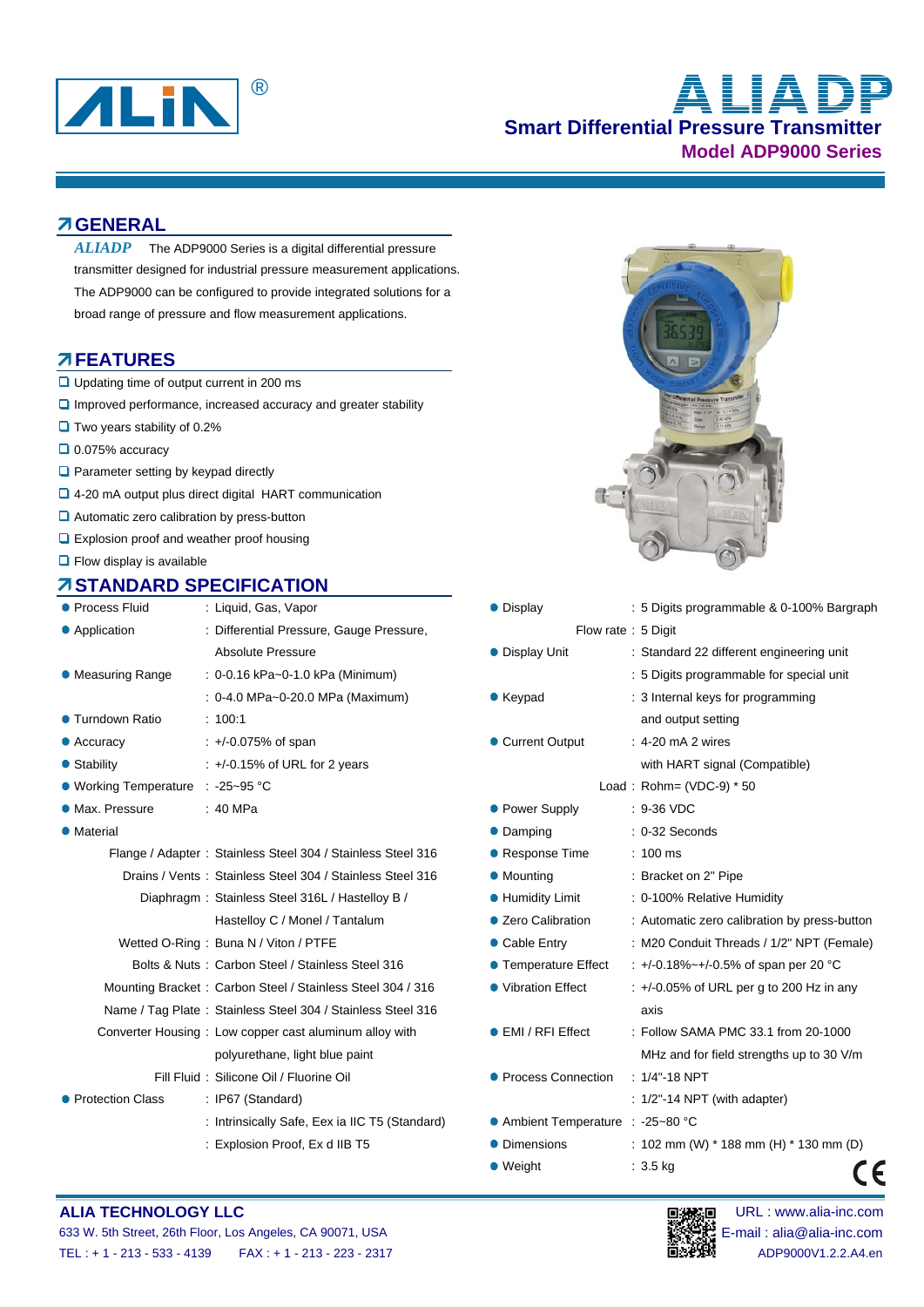## **MEASURING RANGE**

|                 |                           | <b>Pressure Range</b> | <b>Transmitter</b>          |                              |                 |                 |                 |
|-----------------|---------------------------|-----------------------|-----------------------------|------------------------------|-----------------|-----------------|-----------------|
| Range<br>Code   |                           |                       |                             |                              |                 |                 | Absolute        |
|                 | Low Range                 | <b>High Range</b>     | Low Range                   | <b>High Range</b>            | <b>Pressure</b> | <b>Pressure</b> | <b>Pressure</b> |
|                 | 0-0.16 kPa                | 0-1.0 kPa             | 0-16.32 mm $H_2O$           | 0-102.0 mm $H_2O$            |                 |                 |                 |
| $\overline{2}$  | $0-1.6$ mbar              | $0-10$ mbar           | 0-0.6423 inH <sub>2</sub> O | 0-4.015 inH <sub>2</sub> O   |                 |                 |                 |
|                 | 0-0.023 psi               | 0-0.145 psi           | 0-0.001 kgf/cm <sup>2</sup> | 0-0.010 kgf/cm <sup>2</sup>  |                 |                 |                 |
|                 | 0-1.0 kPa                 | 0-6.0 kPa             | 0-102.0 mm $H_2O$           | 0-611.82 mmH <sub>2</sub> O  |                 |                 |                 |
| 3               | $0-10$ mbar               | $0-60$ mbar           | 0-4.015 in $H_2O$           | 0-24.088 inH <sub>2</sub> O  |                 |                 |                 |
|                 | 0-0.145 psi               | 0-0.87 psi            | 0-0.010 kgf/cm <sup>2</sup> | 0-0.061 kgf/cm <sup>2</sup>  |                 |                 |                 |
|                 | 0-6.0 kPa                 | 0-40 kPa              | 0-611.82 mmH <sub>2</sub> O | 0-4078 mmH <sub>2</sub> O    |                 |                 |                 |
| 4               | $0-60$ mbar               | 0-400 mbar            | 0-24.088 inH <sub>2</sub> O |                              |                 |                 |                 |
|                 | 0-0.87 psi                | 0-5.802 psi           | 0-0.061 kgf/cm <sup>2</sup> | 0-0.408 kgf/cm <sup>2</sup>  |                 |                 |                 |
|                 | 0-40 kPa                  | 0-200 kPa             | 0-4.079 mH <sub>2</sub> O   | 0-20.39 mH <sub>2</sub> O    |                 |                 |                 |
| 5               | 0-400 mbar                | 0-2000 mbar           | 0-160.6 inH <sub>2</sub> O  | 0-802.9 inH <sub>2</sub> O   |                 |                 |                 |
|                 | 0-5.802 psi               | 0-29.0 psi            | 0-0.408 kgf/cm <sup>2</sup> | 0-2.039 kgf/cm <sup>2</sup>  |                 |                 |                 |
|                 | 0-160 kPa                 | 0-1000 kPa            | 0-16.32 mH <sub>2</sub> O   | 0-101.97 mH <sub>2</sub> O   |                 |                 |                 |
| $6\phantom{1}6$ | $0-1.6$ bar               | $0-10$ bar            | 0-642.3 in $H_2O$           | 0-4014 $inH2O$               |                 |                 |                 |
|                 | 0-23.21 psi               | 0-145 psi             | 0-1.632 kgf/cm <sup>2</sup> | 0-10.197 $kgf/cm2$           |                 |                 |                 |
|                 | 0-400 kPa                 | 0-2500 kPa            | 0-40.79 mH <sub>2</sub> O   | 0-254.9 mH <sub>2</sub> O    |                 |                 |                 |
| $\overline{7}$  | $0-4.0$ bar<br>$0-25$ bar |                       | 0-1605 inH <sub>2</sub> O   |                              |                 |                 |                 |
|                 | 0-58.02 psi               | 0-362.6 psi           | 0-4.079 kgf/cm <sup>2</sup> | 0-25.49 kgf/cm <sup>2</sup>  |                 |                 |                 |
|                 | 0-1.6 MPa                 | 0-8.0 MPa             | 0-163.1 mH <sub>2</sub> O   | 0-815.76 mH <sub>2</sub> O   |                 |                 |                 |
| 8               | $0-16$ bar                | $0-80$ bar            | 0-6423.4 inH <sub>2</sub> O | 0-32117 in $H_2O$            |                 |                 |                 |
|                 | 0-232.1 psi               | 0-1160.3 psi          | 0-16.32 kgf/cm <sup>2</sup> | 0-81.578 kgf/cm <sup>2</sup> |                 |                 |                 |
|                 | 0-4.0 MPa                 | 0-20 MPa              | 0-407.9 mH <sub>2</sub> O   | 0-2039.4 mH <sub>2</sub> O   |                 |                 |                 |
| 9               | $0-40$ bar                | 0-200 bar             | 0-16059 inH <sub>2</sub> O  | 0-80292.6 inH <sub>2</sub> O |                 |                 |                 |
|                 | 0-580.2 psi               | 0-2901 psi            | 0-40.79 kgf/cm <sup>2</sup> | 0-203.94 kgf/cm <sup>2</sup> |                 |                 |                 |

# *A* **WIRING DIAGRAM**

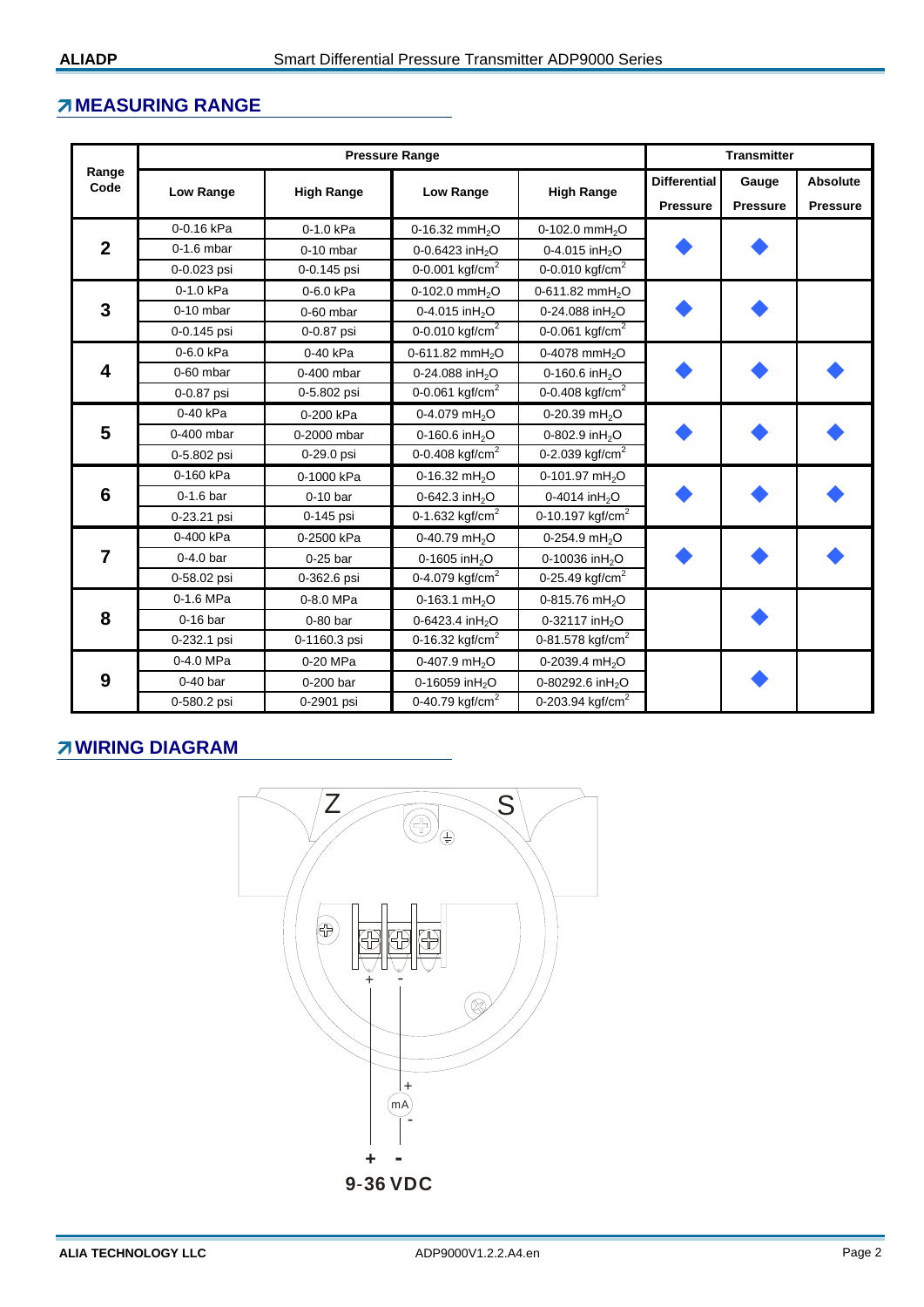## **ZIDIMENSIONS**



# **Supply Voltage VS Loop Load**